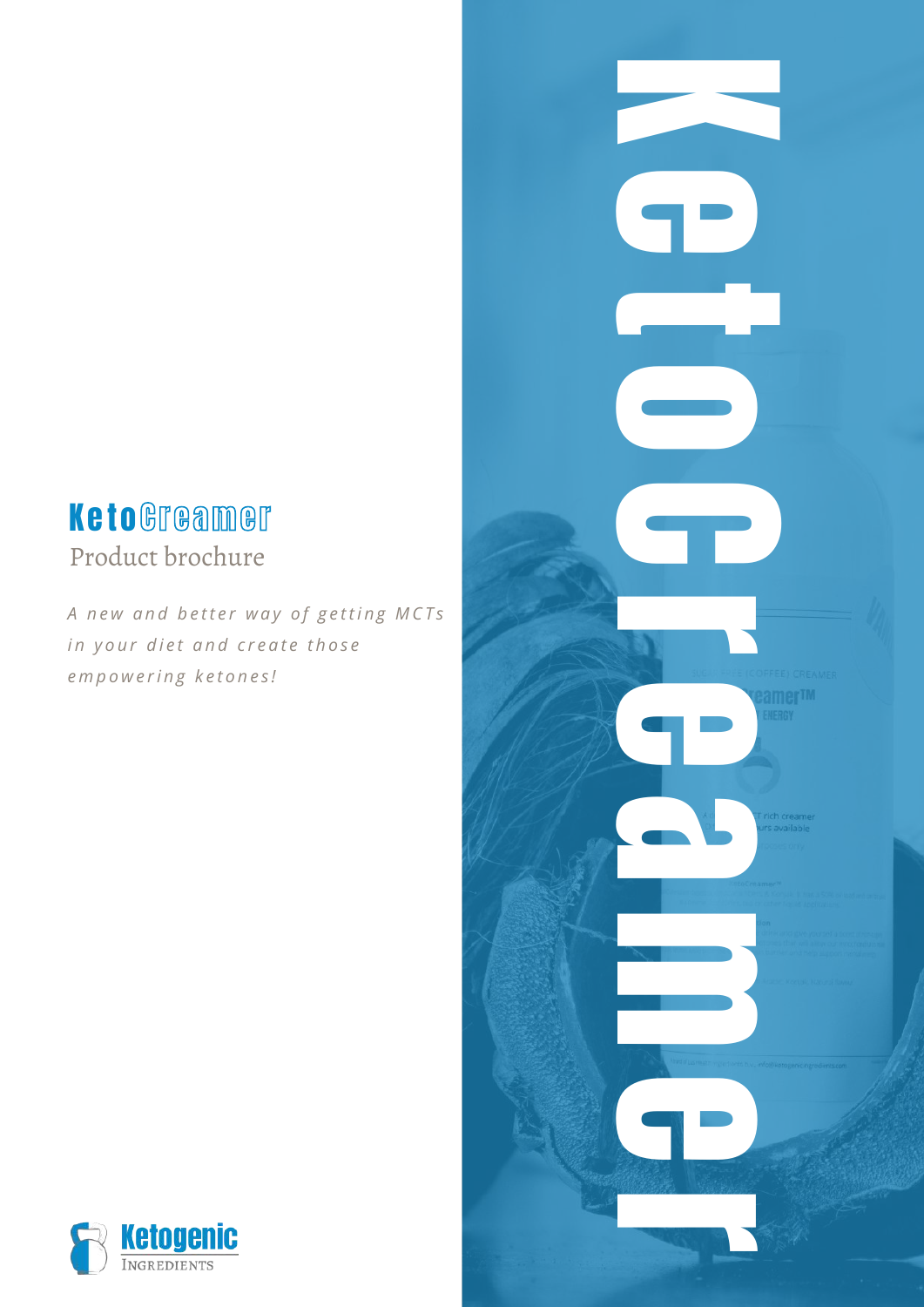

*A new and better way of taking MCTs*

#### **Ke t o C r e ame r**

| <b>Product Highlights</b> |   |  |
|---------------------------|---|--|
| <b>Bioavailability</b>    | 4 |  |
| <b>Stability</b>          | 5 |  |
| <b>Packaging options</b>  | 6 |  |
| Order information         |   |  |
| <b>Future products</b>    |   |  |
|                           |   |  |

**c**  $\theta$  **c**  $\theta$  **d e**  $\theta$  **i s i**  $\theta$ 

**7**

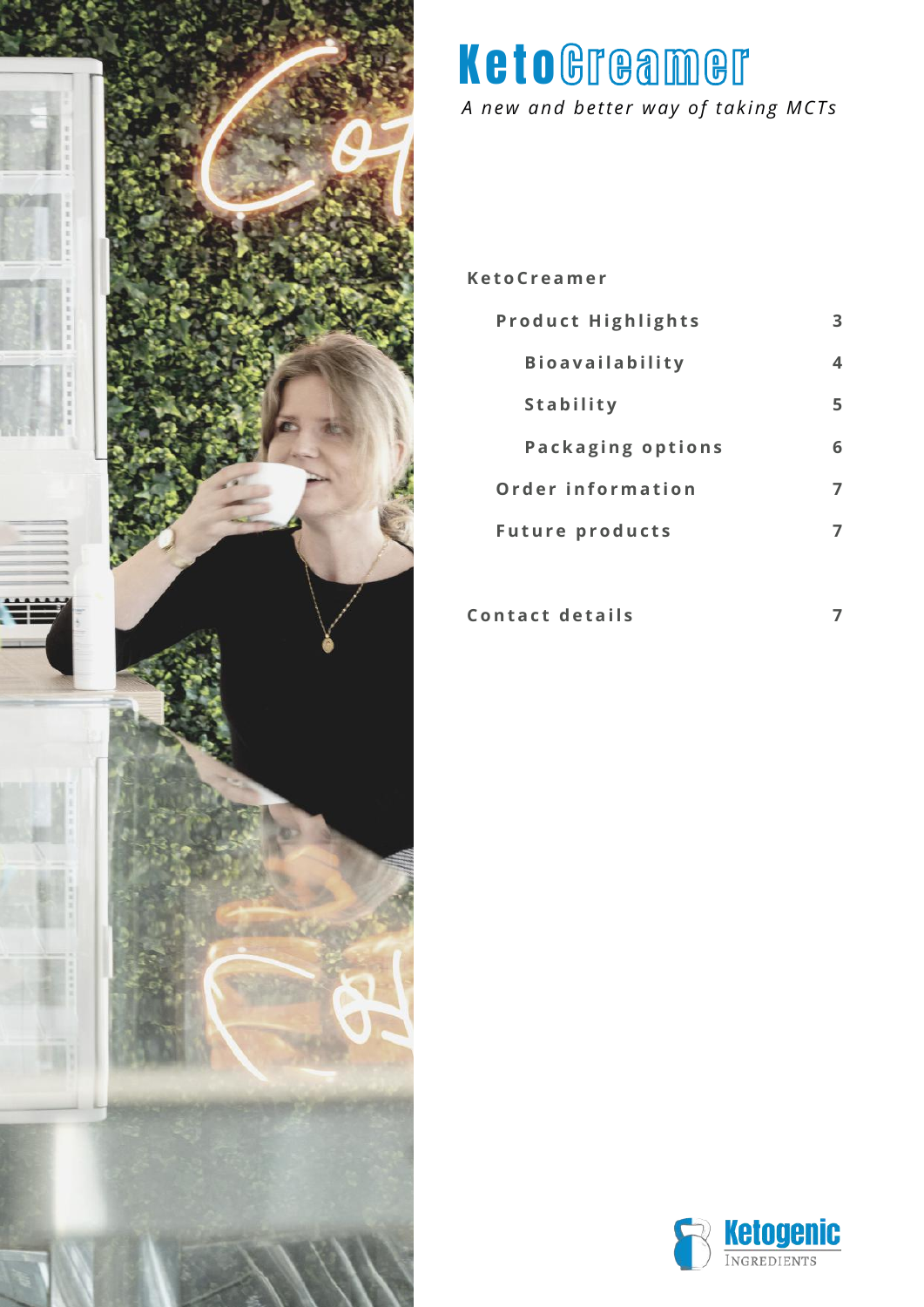## PRODUCT HIGHLIGHTS KetoGreamer

#### **KetoCreamer: An emulsion with benefits**

This vegan emulsion-based products is designed to supplement your favorite beverage with Medium Chain Triglycerides (MCTs). These MCTs help the body to create ketones, like BHB, that serve as an alternative form of energy to glucose. To learn more about the impact of ketones, please visit [www.ketogenicingredients.com.](http://www.ketogenicingredients.com/)

The emulsion is loaded with no less than 50% of our PalmFreeMCT (6040 or Pure C8) and is made with acacia fibers, pectin and a choice of flavors & stevia. Potassium Sorbate is added as a preservative.

#### **Increasing bioavailability & Reducing side effects**

Different studies show that an emulsified product helps to enhance the uptake of fats. For MCTs specifically, it was shown that an emulsified product may enhance the uptake 3-fold as compared to taking an oil. Moreover, the same study indicated that side effects, known to exist with higher intakes of MCT oil (like diarrhea), are significantly reduced or even vanished.



## *Different flavors, current four flavors developed that fit with coffee or on a spoon 2 different bottles types - Emulsion-based supplement delivering MCTs in a unique way to your consumers - May help make MCTs more bioavailability - Decreases side effects commonly experienced when taking MCTs - Allergen Free - Minimum 18 months shelf-life Available in:* **KetoGreamer**

#### **Applications**

Though the product is developed to add to coffee (or tea), the applications can be much wider than this. For example, KetoCreamer can also be taken on a spoon or added to a variety of food products. Currently, we have 1 flavorless type and 3 different flavors with Vanilla, Almond and Hazelnut. Though the product has good stability, for optimal performance we recommend to shake-before-use.

There are currently two (temper evident) bottle types available with a volume of 250ml each with other volumes available upon request.

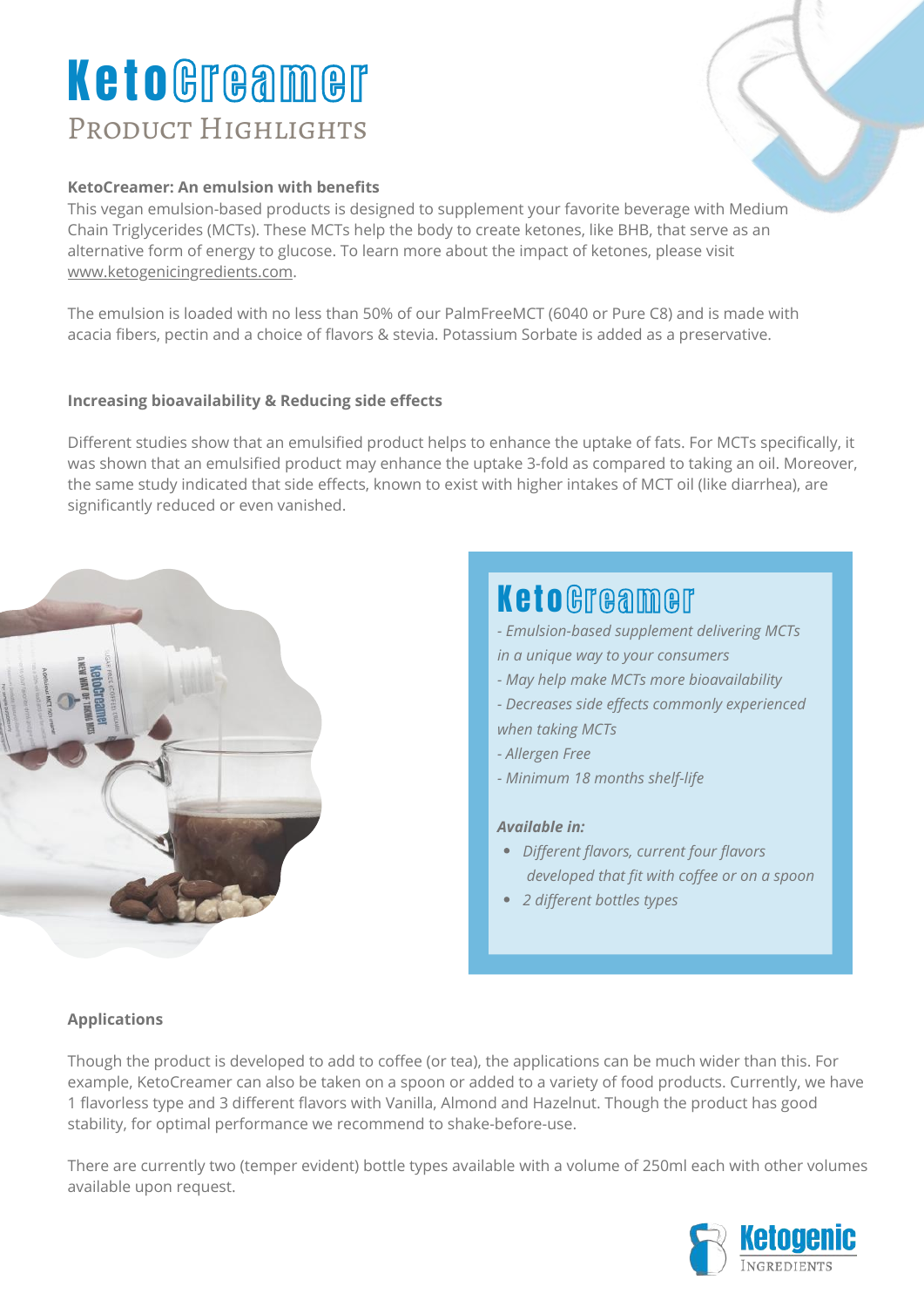### enhancing bioavailability

## The impact of emulsification

Our KetoCreamer is an emulsion based upon our PalmfreeMCT with acacia fibers & pectins. To create such an emulsion you make very fine droplets, that, as research shows, may also improve the bioavailability of the fatty acids and consequent Ketone response\*. Researchers believe this to be due to improved access of digestive lipases that cleave the C8 & C10 fatty acids from the glycerol backbone, as has also been shown in Omega-3 rich emulsions.



#### **Set-up**

Cross-over placebo controlled design where 10 healthy individuals were given a high-carb breakfast together with either emulsified or nonemulsified MCT's (60% C8, 40% C10). A 3 day wash-out period was taken in between treatments.

Emulsions were made using HP homogenizer based on skimmed, lactose-free milk and had an average droplet size of 0,7uM. Bulk MCT oil samples were gently mixed into the same milk, but without emulsification.

Measurements included C8 + C10 fatty acids and BHB in plasma during the first 120 minutes after were recorded.

## Improved bioavailability of MCT's



Relative improvement (%) in total plasma C8+C10 fatty acids and BHB ketones after ingesting emulsified MCT, compared to taking a nonemulsified format.



Percentage of testers suffering from some form of diarrhea after taking nonemulsified MCT. **NO diarrhea was reported**

## **when taking the emulsion.**

## More effective, Easier to take!

The science suggests that emulsified MCTs have improved fatty acid **800%** The science suggests that emulsified MCTs have improved fatty acid this also led to much higher Ketone levels, up to 3,6 fold higher, as compared to bulk oil. Interestingly enough, emulsification also proved to have less unwanted side effects, like diarrhea, which were not reported when using the emulsified version.

\*Courchesne-Loyer et al, Emulsification Increases the Acute Ketogenic Effect and Bioavailability of Medium-Chain Triglycerides in Humans - Curr Dev Nutr 2017;1:e000851 | Johnson RC, Young SK, Cotter R, Lin L, Rowe WB. Medium- chain-triglyceride lipid emulsion: metabolism and tissue distribution. Am J Clin Nutr 1990;52:502–8. | Wieland TM, Lin X, Odle J. Emulsification and fatty-acid chain length affect the utilization of medium-chain triglycerides by neonatal pigs. J Anim Sci 1993;71:1869–74 | Odle J, Lin X, Wieland TM, van Kempen TA. Emulsification and fatty acid chain length affect the kinetics of [14C]-mediumchain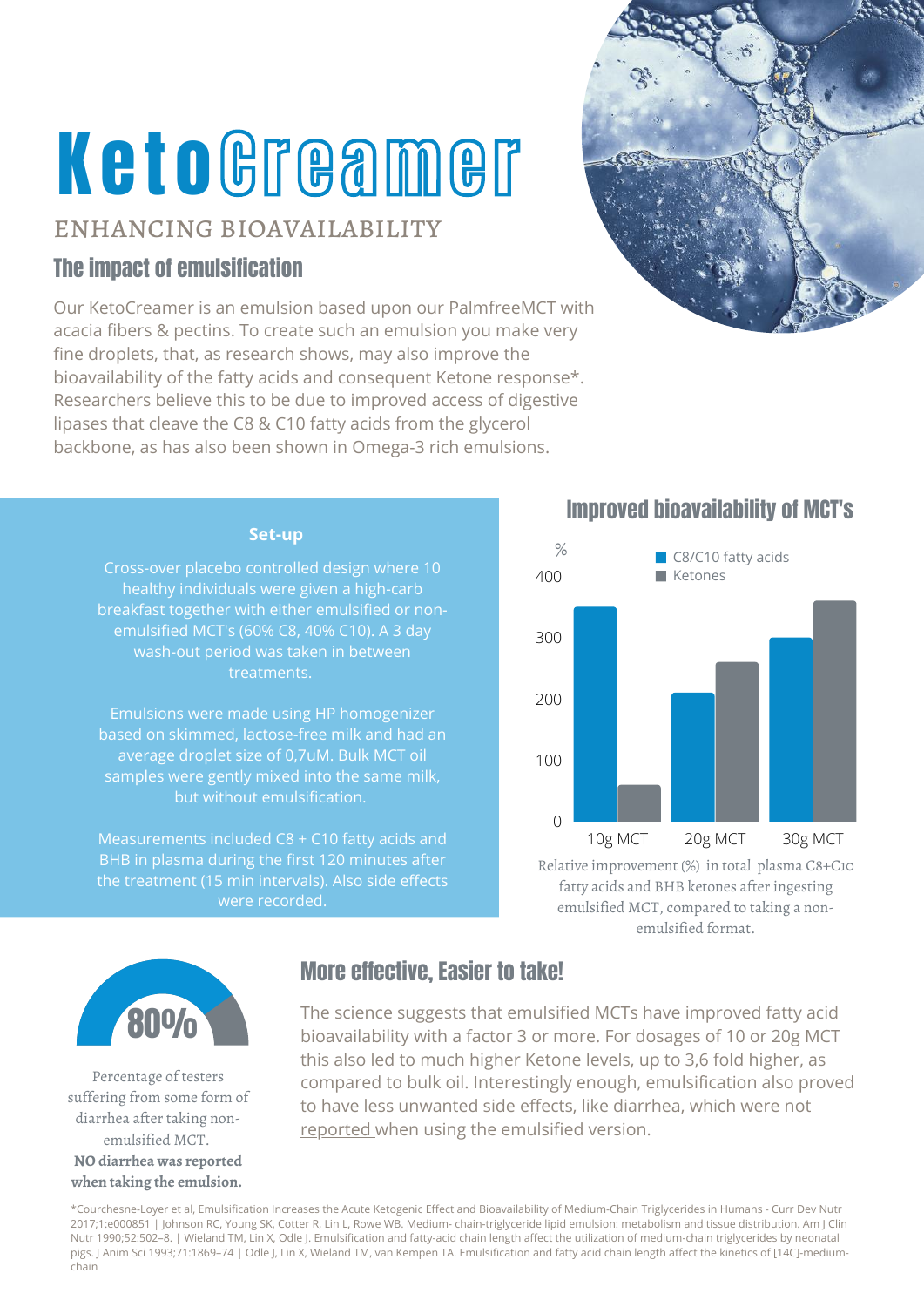## STABILITY RESEARCH

## Providing a better-than-market stability

Our ketoCreamer is an emulsion containing 50% MCT oil with acacia & pectin as emulsifiers. With these emulsifiers, the emulsion can separate a bit over time. This is completely normal and a quick shake will solve this issue. An experiment was set up to see how LUS emulsion performed against the market standard (Acacia based MCT emulsion with 50% MCT).

#### **Set-up**

Online we bought an acacia based emulsion, whereas the Lus emulsion was taken from a commercial production.

First, all bottles were shaken for 2 minutes exactly. Then the emulsion was decanted into a high glass bottles that were capped and consequently stored in either the fridge or at room temperature.

Every week the amount of separation was measured. At the start both emulsions showed no separation.







### **Results**



The Lus emulsion showed a superior stability as compared to the market competition at room temperature and in the fridge. In general, lower temperatures seem to add more stability to both emulsions. Based upon this we recommend that the emulsion is shaken before use and consumers can store the emulsion in the fridge after opening.



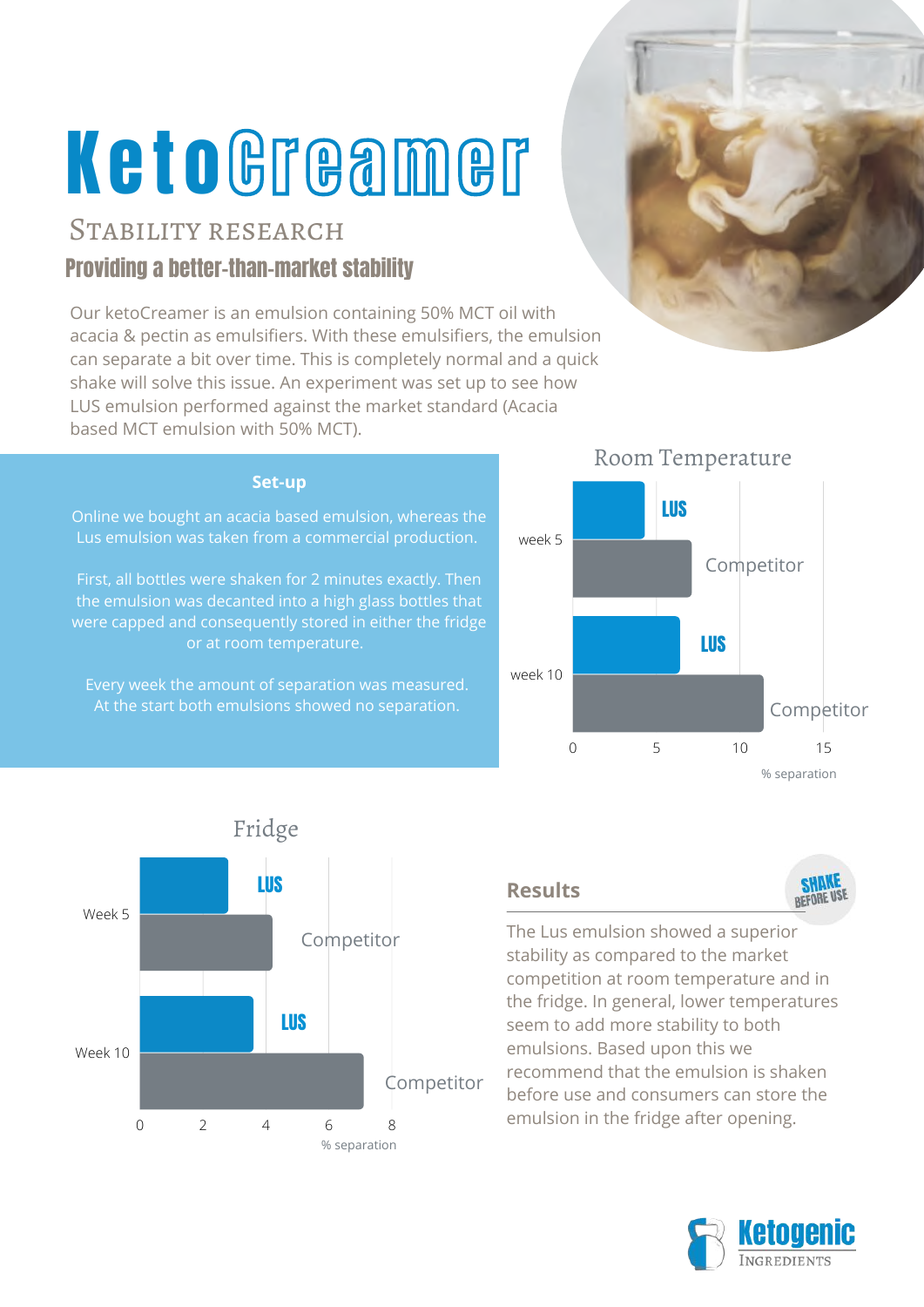Giving your hot drink a MCT energy Booster

### *Packaging options*

Our KetoCreamer is an emulsified version of our PalmfreeMCT that is developed for use in a hot drink like coffee. We already designed four concept flavors that we believe work in this application, though we would love to co-develop your personal favorite. Our current options are:

Unflavored | **Vanilla** | Hazelnut | **Almond**

We can currently present 2 packaging formats that can be used for this power supplement.

#### **PET Pharma Veral 250ml white 28ROPP - white**

200-300ml | **White** | PET |pouring spout *Suggested label dimension: Width: 180mm Height 72 mm*



energy

energy



### **PET Tall Boston Round - white**

The second bottle option is a white slender bottle made of PET, comes with a white fliptop cap but is **not** standardly tamper evident. Our normal offering is in 250ml but other

> 200-300ml | **White** | PET |flip-top *Suggested label dimension: Width: 144mm Height 122 mm*



KetoCreamer is an all vegan MCT formulation and fits in a ketogenic lifestyle. Currently no EU health claims are allowed on MCTs



Guaranteed safety, quality and consistency by your trusted supplier Lus Health Ingredients. Find out more at [Ketogenicingredients.com,](http://ketogenicingredients.com/) a brand of Lus Health Ingredients, or email us at [info@ketogenicingredients.com](mailto:info@ketogenicingredients.com)